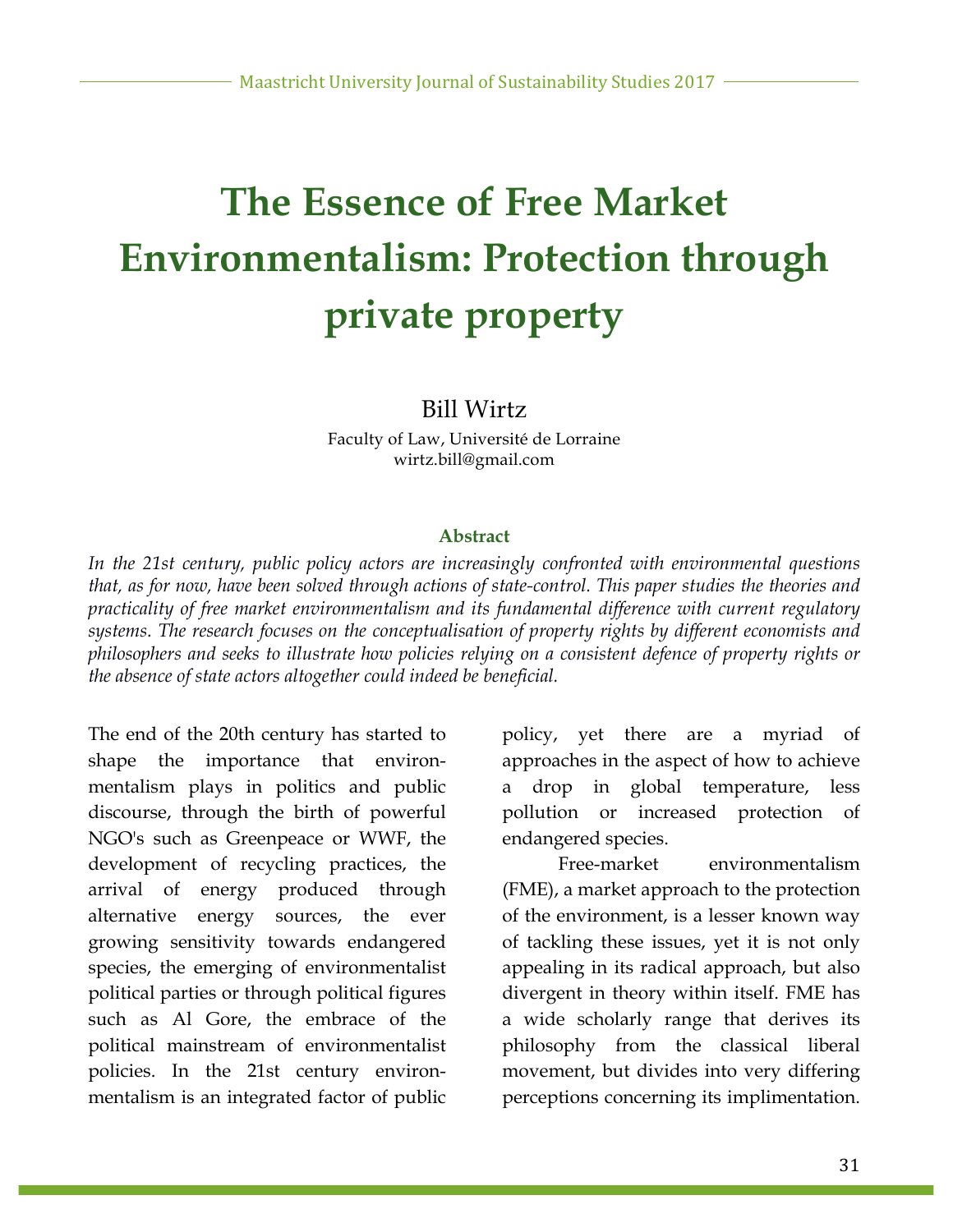The liberal scholars, up until the school of modern anarcho-capitalism, disagree on matters such as taxation or the use of property rights, which makes the concept difficult to define. Only a few research groups and think tanks, including the USbased Property and Environment Research Center (PERC) or the think tank Strata, both referenced in this paper, focus solely on FME in their policy research. The theories of liberal authors such as Friedrich Hayek, Ronald Coase, Murray Rothbard, Milton Friedman or Adam Smith, serve as the baseline for this research.

In general terms, Free Market Environmentalism purports the idea that current environmental policy is deeply mislead on the assumption that government actions remidy the problems related to sustainable development. FME suggests, as a general rule, that the current marketplace is overregulated and distorts market prices, which contributes to the degradation of the environment.

This paper will attempt to illustrate the different theories relating to Free Market Environmentalism, to analyise its application in practice.

# I. A counter-intuitive concept

At the sound of hearing "free market environmentalism" (FME), there is a certain tendency to suggest that we are dealing with an oxymoron. A major contributor to this is the notion that climate change and pollution are "market failures" by the widespread journalistic narrative. There is nonetheless a larger philosophy behind what makes the essence of free market theories, which especially goes into the concept of property rights and deep into economic theory. It promotes the study of spontaneous market evolution contrary to political action. Over the course of its analysis, it is to be immediately pointed out that essence of FME is not to advocate the absence of any intervention (or 'doing nothing'), but it rather says the actions of property rights through the rule of law and market demands as driving factors for increased sustainability on environmental issues.

The primary question FME raises is not "what" should be done, but "who" should do. FME should be understood as a movement of scepticism towards state interventionism and advocacy for private property rights, which can be either enforced in a state of limited government or be understood as concept adhering to the non-aggression principle (aggression including the violation of the property of another individual).

What is commonly identified as a market failure would be argued by advocates of FME to be failures of the regulatory state. There is, therefore, not only fundamental disagreement on the solution to the problem, but also on the identification of its cause.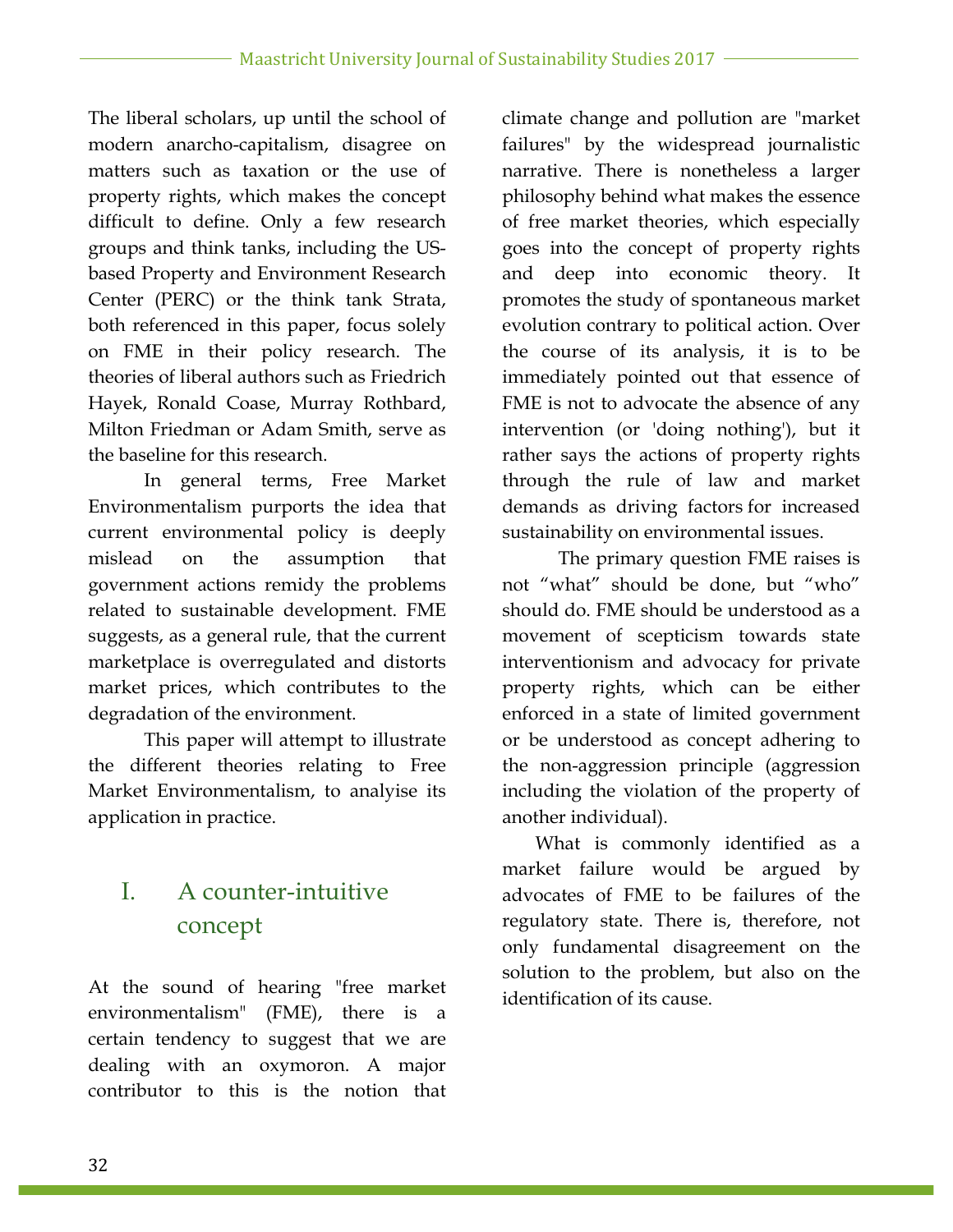## II. Theoretic bases

This section will explore the different theoretical approaches that exist inside the concept of Free Market Environmentalism. It needs to be noted that these theories can be in contradiction with each other – for instance, those arguing for the existence of government to implement authorities able to protect private property rights and those refuting that state institutions are necessary to reach their goals – without negating the general idea that the concept of individual ownership serves as a protection for the environment.

In general terms, all of the proponents of these theories can be identified as "libertarians", with distinctions between those who believe that state institutions need to be reformed or reduced and those believing that state institutions are not only unnecessary but also counterproductive.

#### **2.1 Property rights and the rule of law**

The Heritage Foundation defines property rights as follows:

*"The property rights component is an assessment of the ability of individuals to accumulate private property, secured by clear laws that are fully enforced by the state. It measures the degree to which a country's laws protect private property rights and the degree to which its government enforces those laws. It also assesses the likelihood that private property will be expropriated and analyzes the independence of the judiciary, the existence of*  *corruption within the judiciary, and the ability of individuals and businesses to enforce contracts." (Heritage Foundation, 2016)*

Property rights are an essential good in the striving for free-market environmentalism, since they influence **human behaviour** through the changing **perception of responsibility**. The fundamental claim is that individuals hold their own property, when it is protected by government, as a higher good than their fear of regulatory sanctions. This is illustrated in the divide between **public property** and **private property**. For instance, this phenomenon comes to light when looking at the water consumption of flat buildings. It is difficult to encourage water efficiency through price signals (The Atlantic, 2011), since owners and renter of multi-flat buildings do not actually pay their very own consumption. Instead, the water consumption is divided between all the tenants. An OECD report (OECD, 1999- 2000) found that two-thirds of OECD member states meter more than 90% of single-family houses, yet for flat buildings the report only mentions "*a few a metered*". There is evidence supporting that individual metering of water reduces overall water consumption. In the United Kingdom, a study (Lis Stedman, 2006) shows an instant drop of 10%, while the 1993 German tap water report (Trinkwasserversorgung in Deutschland, 1993) shows a difference of an 18% lower consumption compared to flats that were not metered. This situation is comparable to nature of public property, since it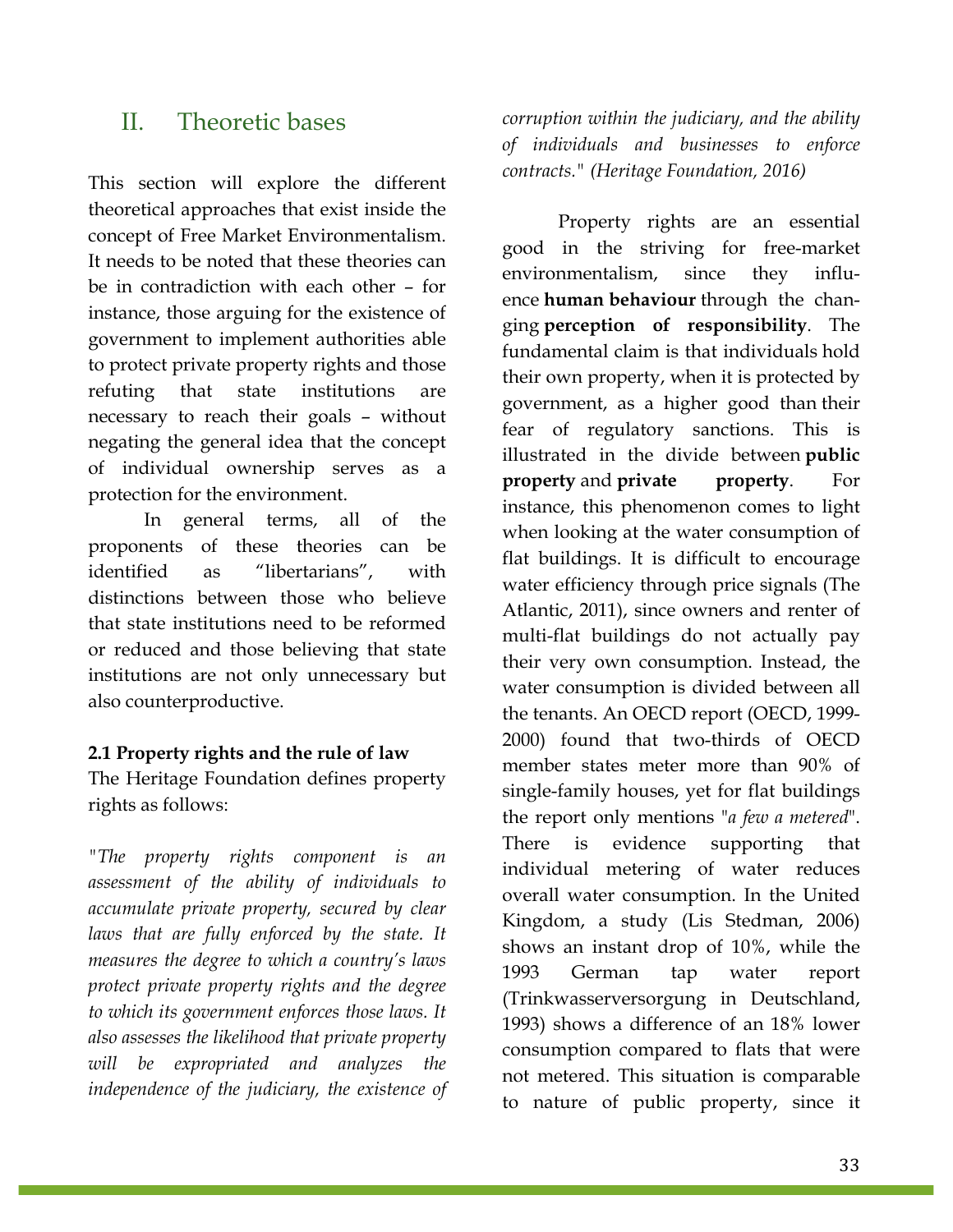follows the principle of **collectivism/ common ownership**. The critique of FME towards this collective ownership is the loss of individual responsibility, a void which then has to be filled with regulation. The American Property and Environment Research Center (PERC), a research institute dedicated to study of FME, describes to advantageous nature of property rights as follows (PERC, 2016):

"*Property rights make the environment an asset rather than a liability by giving owners an incentive for stewardship."*

The defence of property rights demands the existence of the rule of law, a justice system ready to establish property and that punishes its violation. If the use of property rights is not based on proper consent and they are in themselves not easily transferable, this would negate the concept of property rights as such and be contrary to FME (Richard L. Stroup, 2016). Without the existence of the rule of law and its implication of force, restricting the arbitrary use of power (Oxford Online Dictionary, 2016), property rights would be a mere philosophical concept that would have to be generally accepted before it could be established. Illustrations of the importance for the rule of law will be given in *FME in practice* chapter.

#### **2.2 Coase Theorem**

The British Nobel Prize-winning economist and author Ronald Coase (1910-2013), also known for his works on transaction cost analysis, developed this theorem in order

to best illustrate economic efficiency and allocation of resources on the marketplace when confronted with external factors, all in the absence of regulation. Apart from the assumption of the existence of clearly defined property rights, Coase did not suggest a solution to the confrontation of externalities, he merely observed that if confronted with the latter, and as long as the problem is reciprocal to conflicting parties, the marketplace would find the most efficient solution.

The Ronald Coase Institute develops the concept in his theorem as follows (Ronald Coase Institute, 2016):

*"Coase further suggested that, if transaction costs were zero, then it would not matter which of the affected parties were found to be legally liable for a social cost, since they could costlessly negotiate agreements to maximize their wealth; and the right to use property, make noise, or pollute would end up in the hands of the one who values the right the most."*

Coase famously illustrated his theory on the regulation of radio frequencies. In his counter-intuitive argument he suggested that a situation in which competing radio stations are trying to use the exact same radio frequency, no governmental regulation was needed and that in contrary, competing interests would find the most efficient outcome. As long as property rights were in use, the radio station that is able to accumulate the highest amount of value out of the use of the frequency will end up paying for its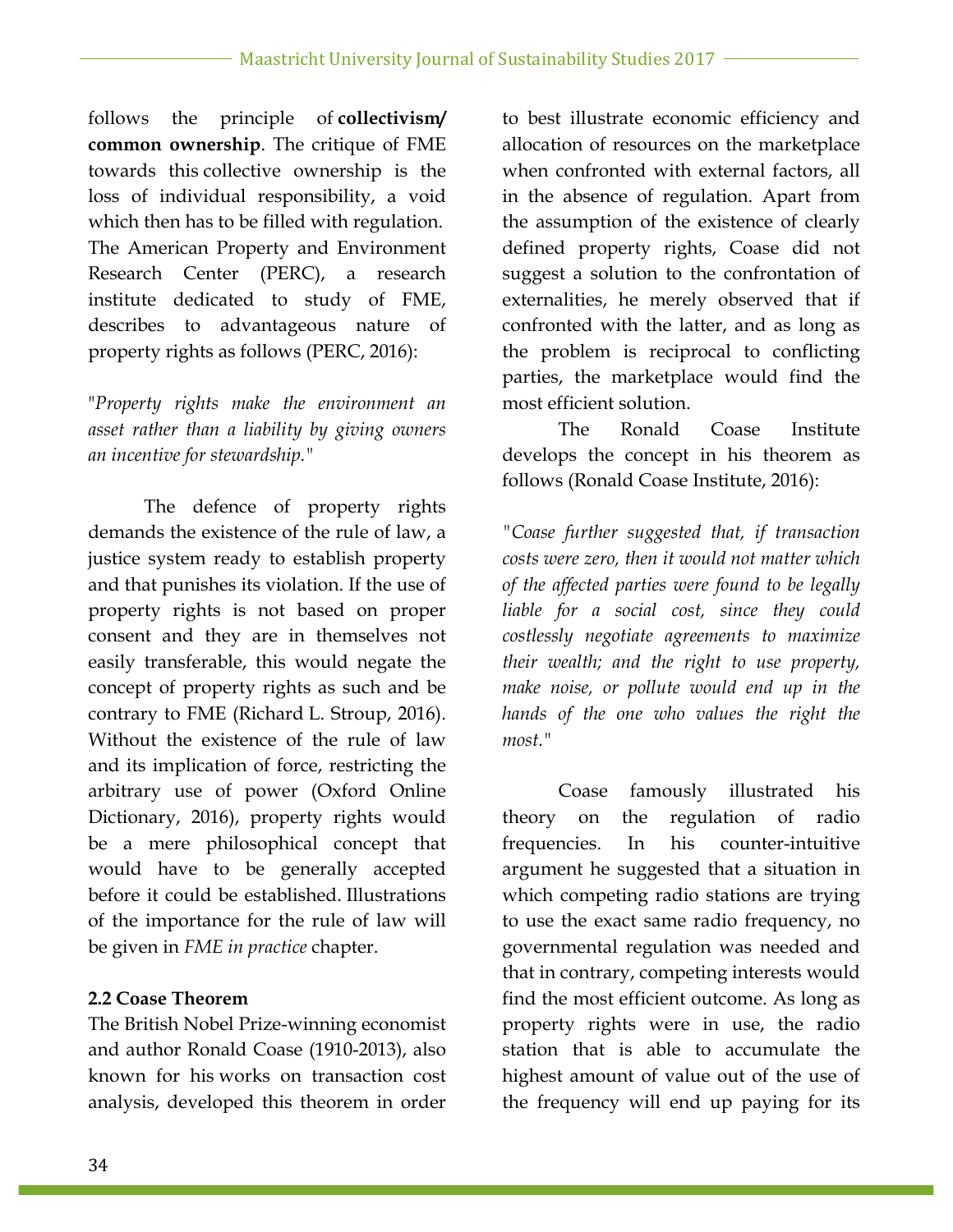use, even if it was owned by a different station at the time. Coase opposes resource allocation in its classic economic perspective between central planning and spontaneous market order.

It needs to be said nonetheless that Coase recognised that it is impossible to wind back time, so that initial allocation of property rights by a governmental institution cannot be ignored. The transaction cost must therefore encompass the "head-start" of the station that the frequency was given to.

In summary, the Coase theorem seeks companies to internalise externalities to its absolute maximum. How does this apply to environmentalism?

The same principle that applied to the example of radio frequencies also applies to environmental externalities. If property rights work identically on factors such as pollution, then pollution - as a result of the production of goods becomes a liability, a negative externality, that a company has take into account. Under these circumstances, actors on the marketplace need to negotiate, and thereby internalise these externalities. Supporters of this theorem as a solution to environmental problem believe that private ownership is the most effective protector of the environment, provided ownership is transferable and backed by courts that make people liable when their pollutants invade the person or property of others.

Further illustrations on the exam-ples of pollution will be given in the chapter *FME in practice*.

#### **2.3 Rothbardian anarchism**

Murray N. Rothbard (1926-1995) was an economist, historian and political theorist who is at the philosophical heart of **anarcho-capitalism**. This belief system rejects the concept of a state, generally out of moral objection, and praises the effectiveness of peaceful interaction between individuals and the guiding hand of free markets. Although anarchocapitalism rejects environmental regulations by government by principle, it does answer nonetheless to environmental policy. To understand a Rothbardian interpretation of FME (although Rothbard did notably reject the term of "free market environmentalism"), it needs to be pointed out that its proponents define property differently.

Rothbardians follow the **Labour Theory of Appropriation** of John Locke. Locke establishes property through usage and declares the possibility to live on an own property a **natural right**. For natural law theorists, a declaration of property (for instance through fencing off a piece of land) is meaningless. They believe that individuals own themselves and their own body, which makes them legitimate property holders of their own labour. As long as an individual utilises a piece of land for his own self-interest by actively putting labour into it, he is capable of calling this natural resource his homestead property. Rothbardians adhere to this concept of self-ownership, however reject the concept of the **Lockean proviso**. The idea of the Lockean proviso, developed by the American philosopher Robert Nozick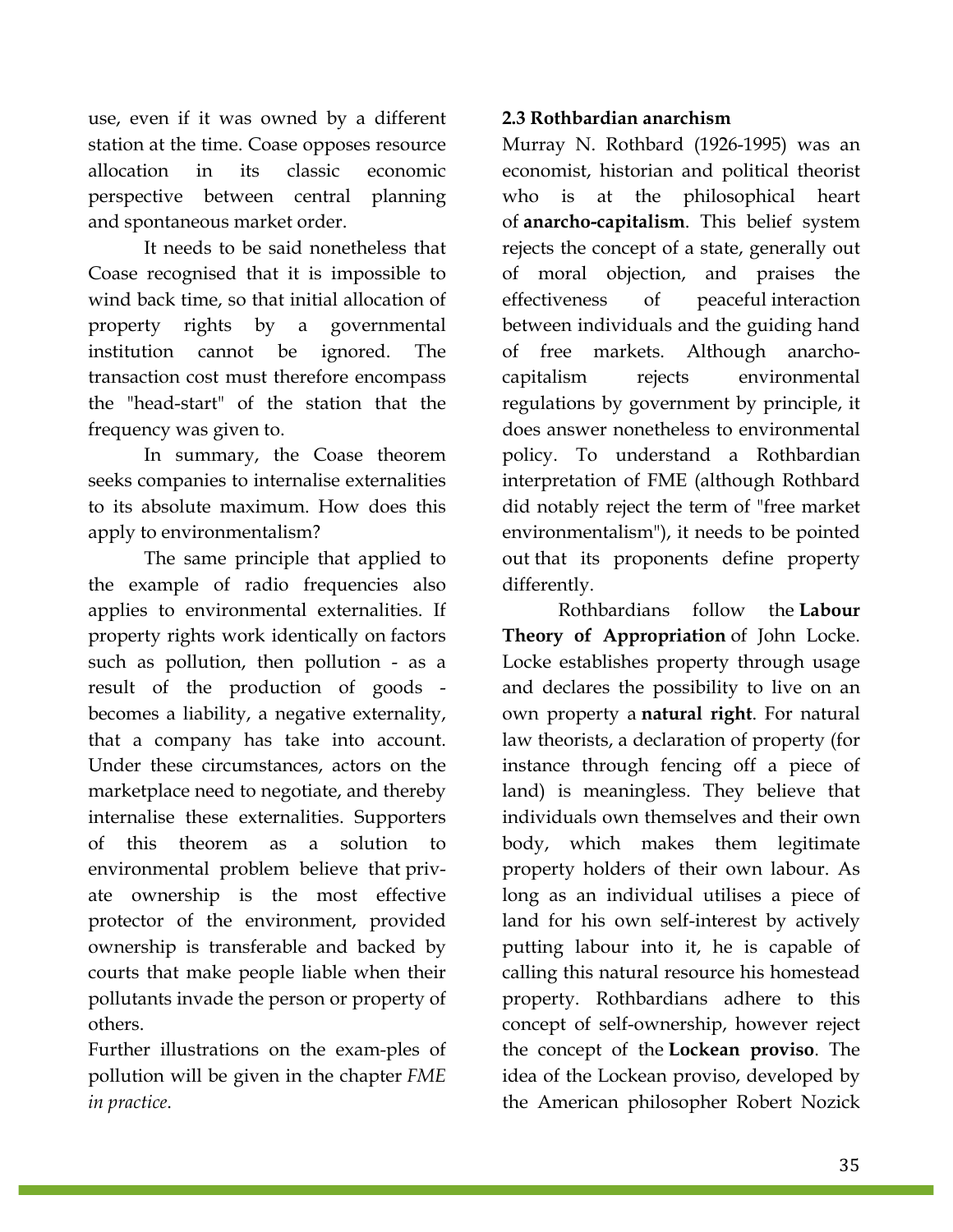(1938-2002), is that the conversion from public property into private property included a moral sense of responsibility: the act of claiming property cannot make another individual worse off. This minimalist view on the accumulation of wealth calls for a certain scepticism in the realm of free-market thinkers. Columnist Matt Zwolinski writes about this :

*"This "Lockean proviso" has been thought by many to be difficult, if not impossible, to meet. How could any act of appropriation leave as much and as good for others, when natural resources are finite?"* (Matt Zwolinski, 2013)

Murray Rothbard rejected the Lockean proviso in the absence of knowledge of how to allocate resources for people's good (David Gordon, 2007). Rothbard also criticised Nozick's view on compensation, refuting that the act of compensating a liability justifies the prior violation of a right (Murray N. Rothbard, 1982). Here's where anarcho-capitalism parts ways with different other theories: while asserting the importance of property rights for the allocation of resources, Rothbardians are consistent consequential when it comes to immediate pollution as a committed damage. Murray Rothbard admitted in his 1973 book *For A New Liberty* that pollution is a private property violation (Murray N. Rothbard, 1973):

*"The vital fact about air pollution is that the polluter sends unwanted and unbidden pollutants—from smoke to nuclear fallout to*  *sulfur oxides—through the air and into the lungs of innocent victims, as well as onto their material property. All such emanations which injure person or property constitute aggression against the private property of the victims. Air pollution, after all, is just as much aggression as committing arson against another's property or injuring him physically. Air pollution that injures others is aggression pure and simple."*

Anarcho-capitalism therefore takes a radical position on the question of pollution, since it considers it to be in violation with the **non-aggression principle** (NAP). The NAP rejects all forms of coercion and that no form of aggression can ever be justified, which leads its supporters to reject to concept of a state. The radical position of Rothbardian anarchism on environmental damage has been criticised (Ryan McMaken, 2016) for being too unforgiving and of lacking the support of clear definitions when it comes to the quantification of environmental damage and its origins.

### **2.4 Reformed tax systems – Geolibertarianism**

The geolibertarian philosophy is convergent with classical liberalism and is not inherently tied to free market environmentalism by its interpretation of property rights. Although geolibertarians, like all libertarians, believe in the concept of **selfownership**, that one is the property holder of one's body and therefore holds legitimate ownership of the fruits of one's labour, they refute that occupation of resources (such as land) for the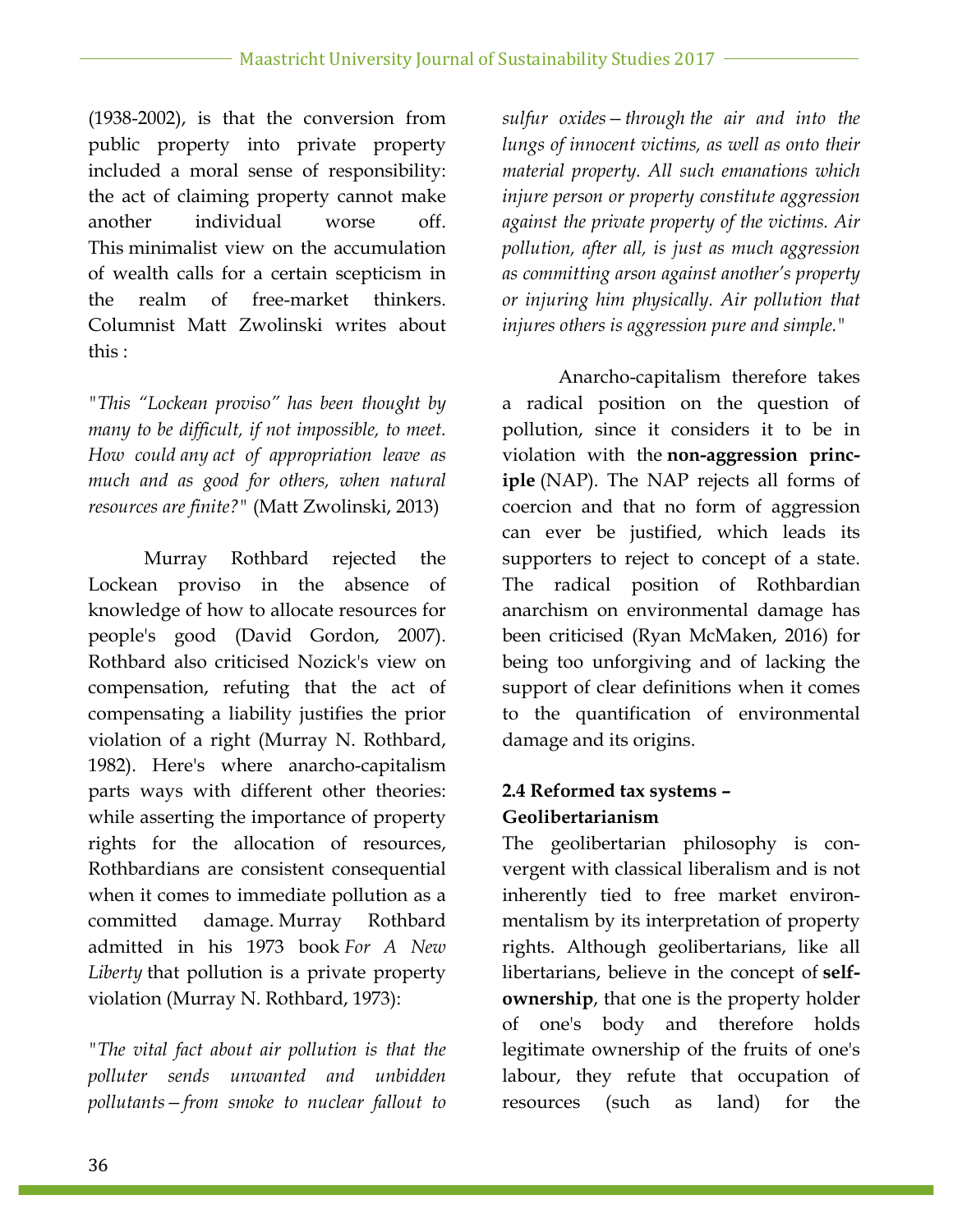accumulation of wealth makes these resources individual property. They believe instead that the planet is a common heritage that should be accessed by everyone equally under the law.

Geolibertarians suggest to reform the tax system in order to incentivise environmental protection, without being opposed to the general concept of free markets. They uphold the concept of **land value taxation** (LVT). LVT **taxes** unimproved land value (meaning the value of the land without the improvements made through human action, such as the construction of a house), and redistributes the so called *Citizen's Dividend*. This policy is known as the oldest existing **basic income** proposal, dating back to 483 BC (Wordsworth, 1996), when a silver deposit was found in the village of Laureium near Athens in Greece. The Athenian leader Themistocles convinced the local population to invest the revenue from this deposit in a large fleet. This proposal was opposed to the idea of the statesman Aristides who wanted to share the dividend from the mine (10 drachmas each) equally among the population, as a basic income.

As a proponent of the Lockean proviso, Geolibertarianism rejects the accumulation of landmass by individuals and therefore encourages taxation as a means to come closer to a level playing field. In this instance the LVT is a mere concession issued by the general public for the use of the individual piece of land, which **negates the concept of private property**. In this philosophy, which is at odds with certain aspects of most FME theories, the collective vision of property only applies to natural law, as it did for John Locke. Furthermore, this perception leads geolibertarians to favour centralised repercussions to the act of polluting, through favouring so called **Pigouvian taxes**

*"Pigouvian taxes, named after Arthur C. Pigou, a renowned English economist from the early 20th century, are designed to correct what economists call "market failures" or "negative externalities" that impose spillover costs on society, such as pollution".*  (Tax Foundation, 2016):

Unlike other collectivist philo-sophies, geolibertarianism only applies Pigouvian taxes to environmental exter-nalities such as pollution or the extraction of natural resources.

#### **2.5 Altruistic market demands**

Outside of established theories, there is a point to be made about market demands. Microeconomics teaches that individuals follow a certain rational of a cost-benefit analysis. However, the charitable aspect of consumption cannot be ignored: there is for instance a higher demand in environmental labelling (so called ecolabelling), than there was before. In order to illustrate this phenomenon, we'll take a look at the Global Eco-Labelling Network (GEN), a non-profit association dedicated to fostering cooperation between different eco-labels, promoting the practices of these labels and encouraging the consumption of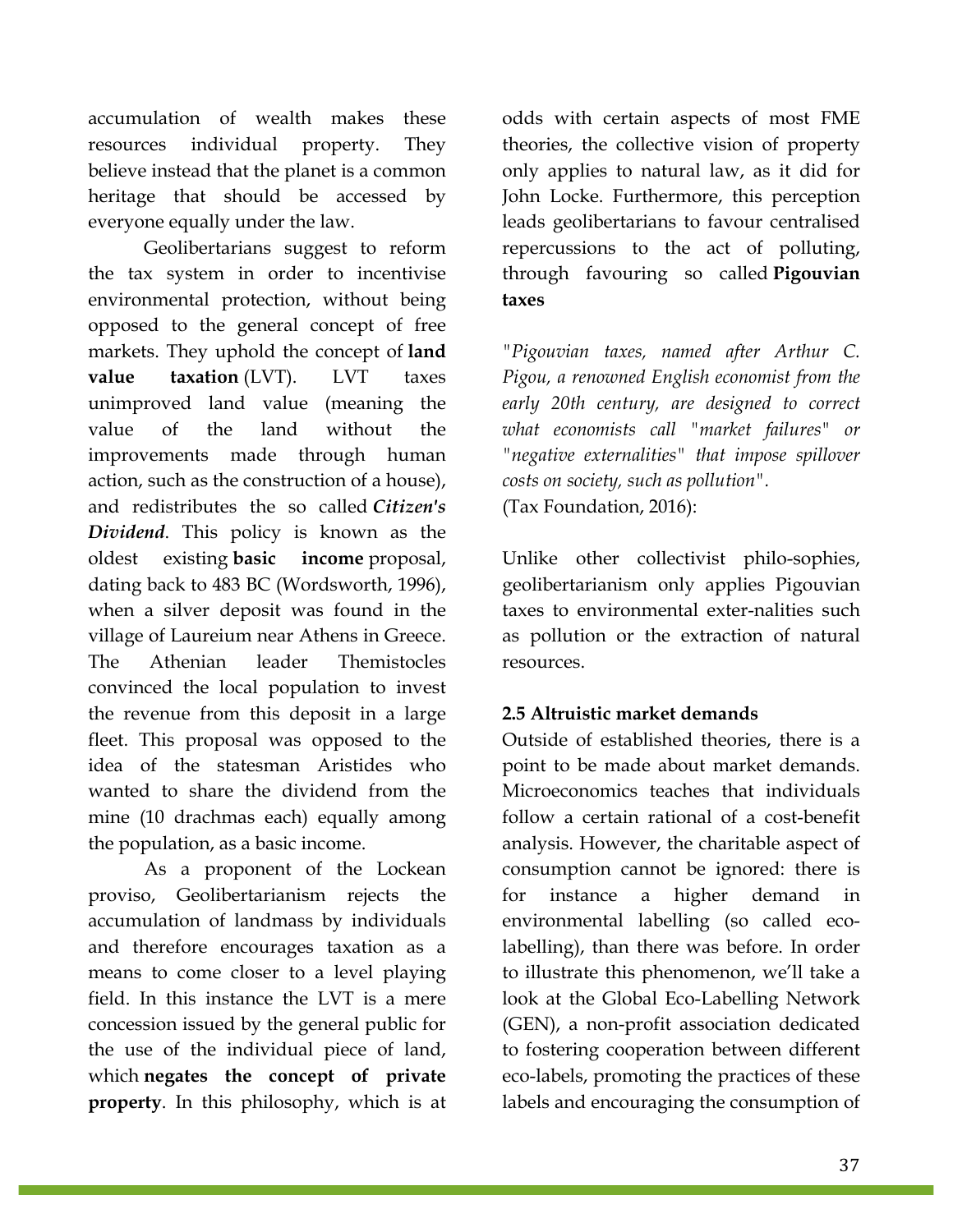sustainable products. Groups like these show how market transparency for the consumer can be a result of voluntary cooperation. The GEN differentiates today between three types of labelling established by the International Organization for Standardisation (ISO) (Global Labelling Network, 2016):

#### **TYPE I:**

A voluntary, multiple-criteria based, *third party* program that awards a license that authorises the use of environmental labels on products indicating overall environmental preferability of a product within a particular product category based on life cycle considerations.

#### **TYPE II:**

Informative environmental *self-declaration*claims.

#### **TYPE III:**

Voluntary programs that provide quantified environmental data of a product, under pre-set categories of parameters set by a qualified third party and based on life cycle assessment, and verified by that or another qualified third party.

The demand for these labels for the purposes of consumer transparency has been continuously increasing. This trend has been especially visible for organic products. A study by the Organic Trade Association (OTA) has found (Organic Trade Association, 2016) the expenditure on organic foods per household (in the United States) to more

than double in the period between 2006 to 2016.

This development is indicative of a conscious of environmental protection among the general population, which does not necessate governmental control.

## III. FME in practice

#### **3.1 Pollution**

In order to uphold the spirit of FME, private property rights need to be upheld, which is only possible through the rule of law, thus an effective court system. In practice, and paired with the definition of FME being that negative externalities become a liability, it means that in the case of pollution, individuals can sue companies and other individuals for the pollution they committed. In an article for the Cato Institute, Fred L. Smith Jr., and Kent Jeffreys describe this situation as such:

*"Pollution is generally some form of waste, but even if pollution were unavoidable in certain manufacturing processes, strongly enforced property rights would force polluters to either clean up or close shop. By definition, pollution is a trespass against someone's property or person. If the trespass is so minor that it creates no impact or inconvenience for the property owner, it will normally be tolerated, even under common law rules."* (Fred L. Smith, Jr., & Kent Jeffreys, 2016)

One example of practicing this respect for property rights leads to the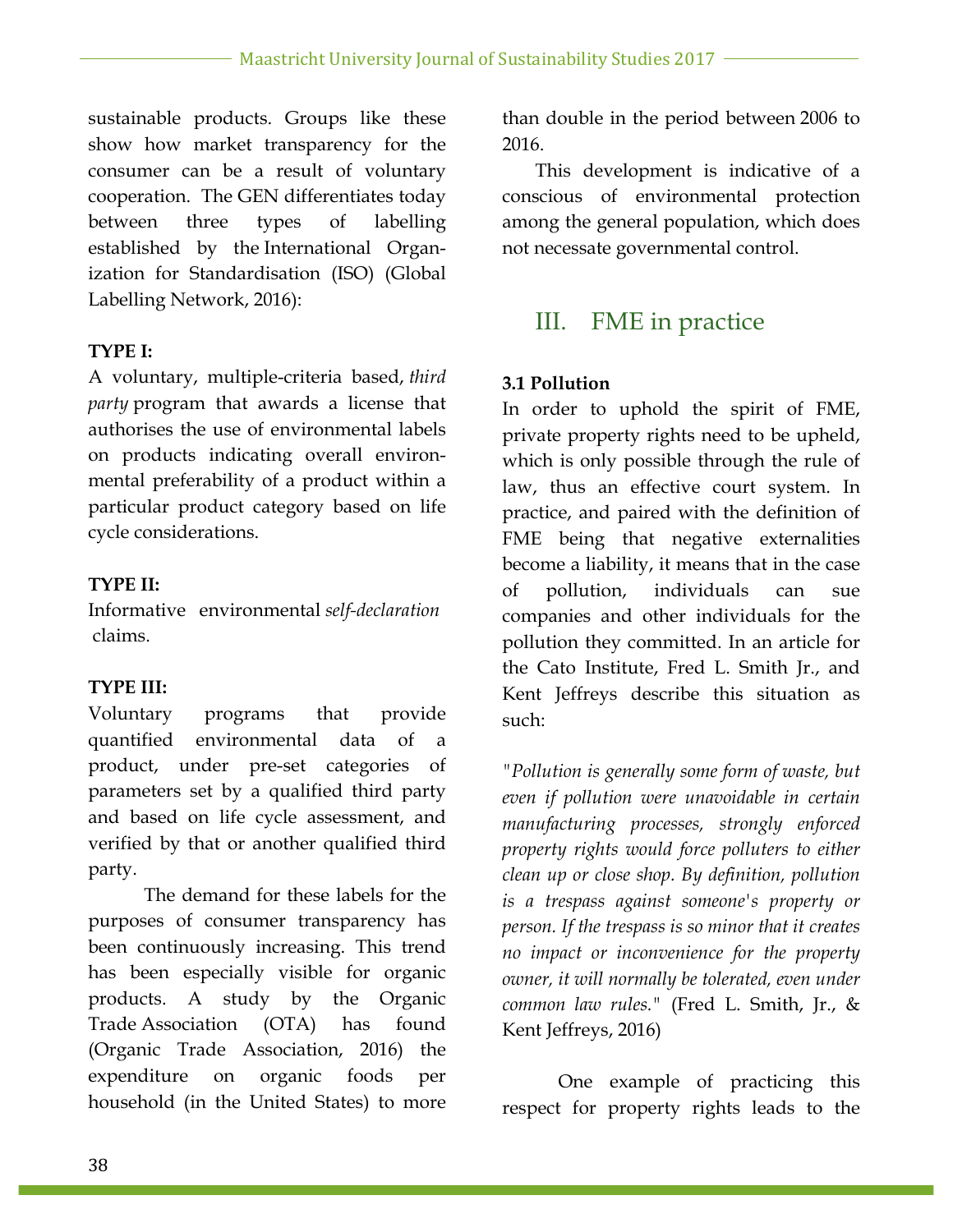inevitable conclusion that the principle that the polluter should pay for his pollution is correct. This can effectively be implemented for instance through the privatisation of motorways. If we presume the motorway is owned by a private company, then this company will be liable to the neighbouring landowners' loss of land value due to pollution and noise. Compensating those liabilities will be costly, and the owner of the motorway will proceed to levy this burden on the consumer, who are the initial polluters. This leads to the conclusion that there will be major incentives to not make use of a car, since its negative externality has to be taken into account.

Another effective illustration of this phenomenon would be the privatisation of waste disposal. Without looking into the question if it is paper or plastic bags in supermarkets that is the harmful choice for the environment, let us assume that both cost the exact same price. Under this premise, the market demand will be equal for both bags, since it will merely depend on the personal preference of the consumer, since he does not carry a heavier cost for one of them. This situation emerges when waste disposal is run by government, since the disposal of either bag bears the same cost as well in terms of what is charged. The question whether or not it is more difficult or not to dispose a plastic bag or a paper bag is never asked, since waste disposal is collectivised.

If we would now assume that waste disposal was a private service, then consumers and companies would internalise externalities: they would ask the question which additional cost do I bear for either choice? If it were indeed true that plastic bags are more difficult to dispose than paper bags (which by the pure nature of this illustration, and the marketplace as such, does not play any role), then consumers on all ends would be incentivised to opt for the paper bag. Here is where the invisiable hand of the marketplace leads consumers to make sustainable choices.

#### **3.2 Endangered species**

When it comes to the protection of endangered species, free-market environmentalism draws out the effect of economic incentives. The question asked must therefore be: what incentivises locals to protect animals they otherwise would have no interest in whatsoever? FME tries to shift the incentive away from escaping a governmental sanction by leaving these animals alone, to a positive and lucrative incentive to protect them.

A specific example of the effects that the rule of the marketplace has on endangered species can be seen with exotic wildlife animals such as the rhinoceros or lions in Africa. There is a consistent public outrage about trophy hunting, meaning the act of shooting rare animals for sport. The Humane Society defines trophy hunting as such:

*"Trophy hunting is defined as killing wild animals for their body parts, such as head and hide, for display but not primarily for food or sustenance."* (Humane Society, 2016)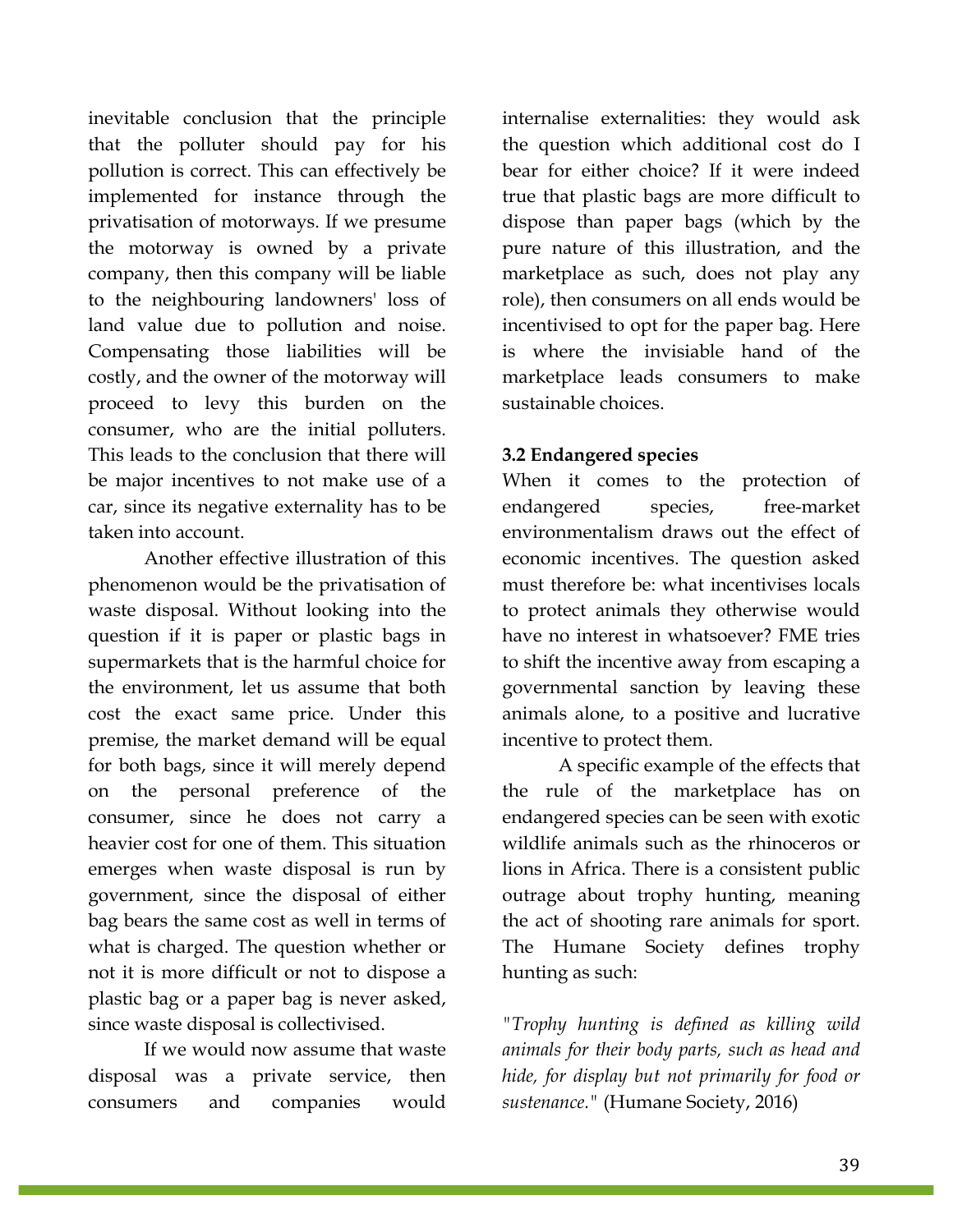This hunting sport has gotten increasingly popular over the years. As National Geographic reports in 2016, these hunters imported more than 1.26 million trophies to the United States between the years 2015 and 2014, which is an average of 126,000 trophy imports a year, or 345 a day (National Geographic, 2016).

Trophy hunting however is not the reason for why these species are endangered in the first place, they suffer considerably more form loss of habitat and poaching (Scientific American, 2016; PoachingFacts, 2016). In the case of loss of habitat, the endangered animals are driven out due to agricultural expansion for the harvesting of timber, wood or fuel (WWF, 2016).

In accordance with FME, the local population can be incentivised economically to protect these animals. In fact, in Namibia, the revenue from trophy hunting is the main revenue source for the funding of wildlife conservancies (Biological Consevation, 2007) and in South Africa trophy hunting reportedly incentivised locals to give rhinoceros' land to live on and to protect them form poachers (Conservation Magazine, 2015). This evolution has led the number of existing rhinoceros to jump from 100 in 1916 to over 18,000 today (World Wildlife Fund, 2016). According to South Africa's Department of Environmental Affairs the total revenue from trophy hunting was close to R807 million (52.3 million euros) in 2012 and just over R1 billion (64.8 million euros) in 2013 (South Africa Department of Environmental Affairs, 2012, 2013).

The author and libertarian economist Walter Block (Walter Block, 2016) described further illustrations in a lecture for the Australian Mises Seminar (Walter Block, 2013). In fact, Block talks about the specific privatisation of animals on a large scale. With the inquiry: "How come the bison came close to extinction, yet there is still cattle?", Block explains the incentive of protection of animals if they are private property. This is the so-called Tragedy of the Commons. This phenomenon is being defined as:

*"Archetypical social phenomenon where an attempt to exploit others (or 'the system') in one way or the other eventually turns out to be self-defeating."* (Business Dictionary, 2016)

Bison were considered as wildlife that did not have a specific owner, so in order to maximise profit, people would hunt as many of them as possible, which ultimately drove them extinct. Cattle on the other hand were privatised, so killing cows that were not wild created a liability and a situation of violation of property, since they belonged to someone else. This system has not only protected cows from becoming extinct, it made it an incredible numerous animal that is harvested in multiple manners by modern agriculture.

Others, such as Peter J. Hill (PERC research), have concluded that the near extinction of the bison was due to the increasing demand in land for cattle, which proceeded to deprive them of their natural habitat. In his publication Are All Commons Tragedies? The Case Of Bison In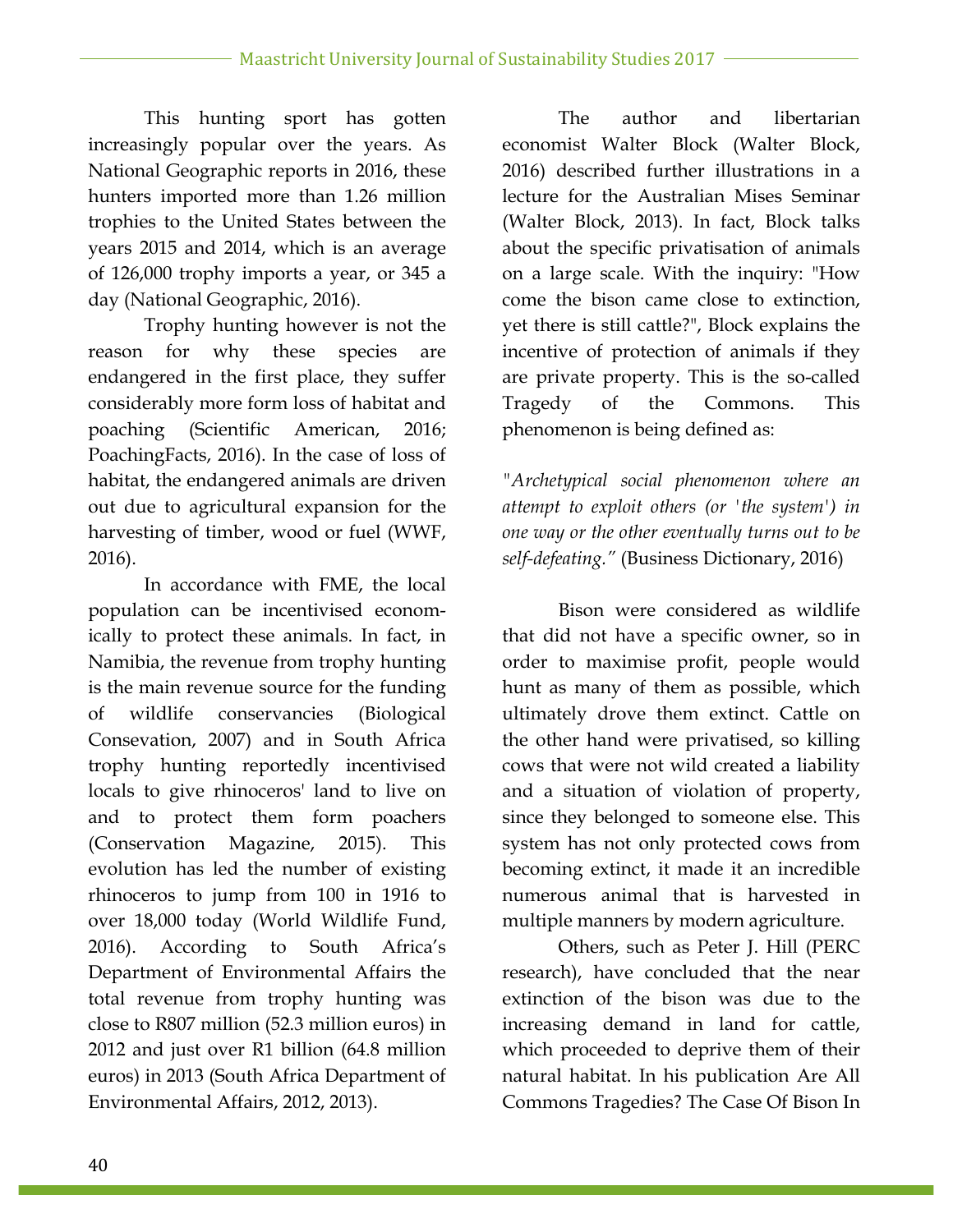The Nineteenth Century (P.J. Hill, 2014), Hill explains that even though property rights in the open prairies were not well defined for the bison, there is no reason to believe that the tragedy of the commons applies. He claims that the bison is simply not a valuable ressource, and there the establishment of rights for bison was deemed unnecessary.

#### **3.3 Innovation**

The underlying concept of all FME thinkers is the belief of the inability of knowing the future, being opposed to what Nobel-prize winning economist Friedrich A. Hayek (1899-1992) called the pretence of knowledge. They believe that future innovation is unpredictable, yet that its historical trend has only been positive in the sense of sustainability. Indeed, despite the dramatic population growth and therefore increased energy consumption, many everyday devices turn out to improve significantly over time. A notable example to this is the historical evolution of fuel economy in cars: in statistics (EPA, 2011) published by the US Environmental Protection Agency (Pew Charitable Trusts, 2011) show that fuel economy has dramatically increased since 1975, rising from about 10 MPG (miles per gallon) to over 30 MPG until 2010.

Although the agency might suggest that these changes are due to environmental protection regulation and carbon tax measures, more needs to be said: companies are, by nature, incentivised to produce cars with a higher fuel economy, since consumers demand lower petrol costs for their vehicules. Evidently so, the volatility of the petroleum market has also fostered the development of electrical cars.

If, on the contrary, governmental institutions were to overtax carbon emissions to a degree that the usage of a vehicule becomes a questionable investment for the consumer, then the lower demand will manifestly hamper innovation. This leads to the conclusion that in order to innovate in the sector of sustainable development, the exact products that today are considered to be harmful for the environment necessitate an increased demand.

## IV. Critique on the current centralized regulatory system

#### **4.1 The failure of market socialism**

F.A. Hayek's *pretence of knowledge* applies to economics, the environment or public policy in general. He wrote in "*The Fatal Conceit*":

*"The curious task of economics is to demonstrate to men how little they really know about what they imagine they can design."*

Free-market environmentalist issue the same critique towards the regulatory system we are momentarily in. They presume that knowledge about how to best preserve the environment cannot possibly lie in a political bureau, it is spread among all individuals. The same way that economic intervention creates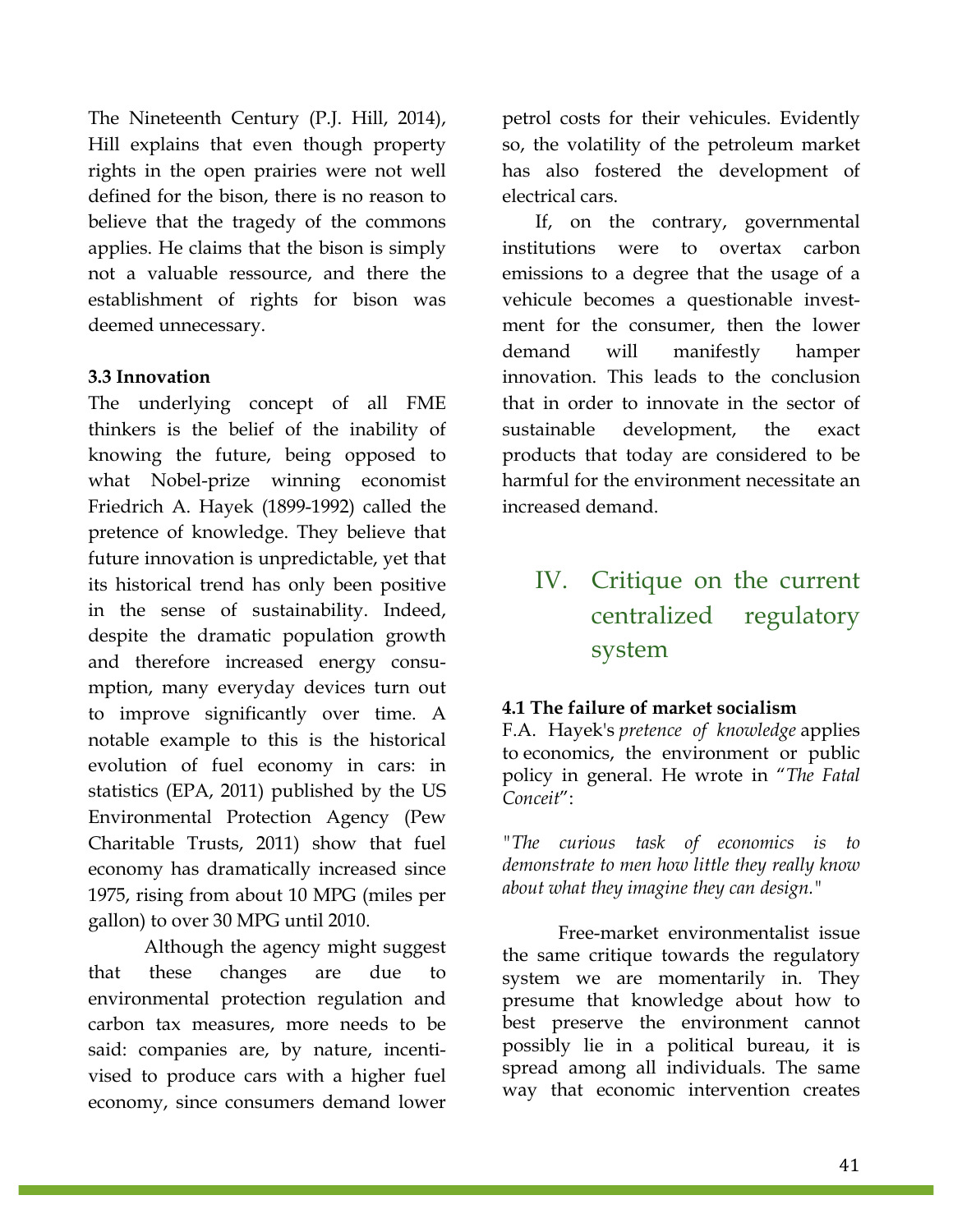malinvestments, government institutions unintentionally create wrong incentives and hamper economic growth.

Regardless of the nomenclature employed by market socialism, the goal remains the same: directing human behavior through state action. The presumption that advocates of state intervention defend is that individuals cannot possess the necessary knowledge and make "wrong choices". FME advocates tend to respond that if the concern that individuals fail to make the right choices is legitimate, then transferring the power of decision-making from some individuals to a group of individuals now called government is inherently counterproductive. FME rejects the notion that environmental solution can ever be directed through centralised control. A report by the Utah-based policy research group *Strata* explained this phenomenon as such:

*"Unintended consequences easily arise from even the most well-inetnioned policies. When making policies, government officials cannot know all relevant information or foresee all possible outcomes. Even with large numbers of well-educated advisors, policymakers can still pass flawed laws that impose unintended economic or environmental harm."* (Strata, 2016)

#### **4.2 Easement of significant pollution**

Free-market environmentalists criticise furthermore that unlike the pretended defence of the environment, current environmentalists fail to punish significant pollution. By denying the concept of property rights and therefore regarding polluting someone else's private property as trespassing, state-environmentalists rely solely on the sanctioning of legislation, all

while individuals cannot act themselves on the pollution of their property by someone else. Allowing a court system to act upon liabilities would, according to FME thinkers, significantly reduce pollution.

## V. Conclusion

Environmental protection is undoubtedly one of the main challenges of the 21st century. This paper investigates the incentives created through the marketplace in the absence of centralised state regulation, how inducing personal responsibility through private property helps to protect the environment, or the absence of state actors altogether fosters sustainable development. Some FME thinkers purport the idea that if environmental protection includes the protection of property rights through the rule of law, then we can expect significant reduction of pollution and increased sustainable development over time. Others reject the idea the the state is needed, and that a society based on voluntary exchanges between consenting individuals is essential for behaviour that leads to sustainable development. In general terms, Free market environmentalism refuses the concept of the *pretence of knowledge* and recognises that the competencies regarding environmental protection lie in each and every individual.

This inability to define FME as a defined school of thought is a weakness when it comes to identifying its proponents, but it simultaneously excludes it being a mere theory used for policy advocacy. In fact, the deregulation that it supports would not support corporate interests, but could, depending on the model that would be implemented, even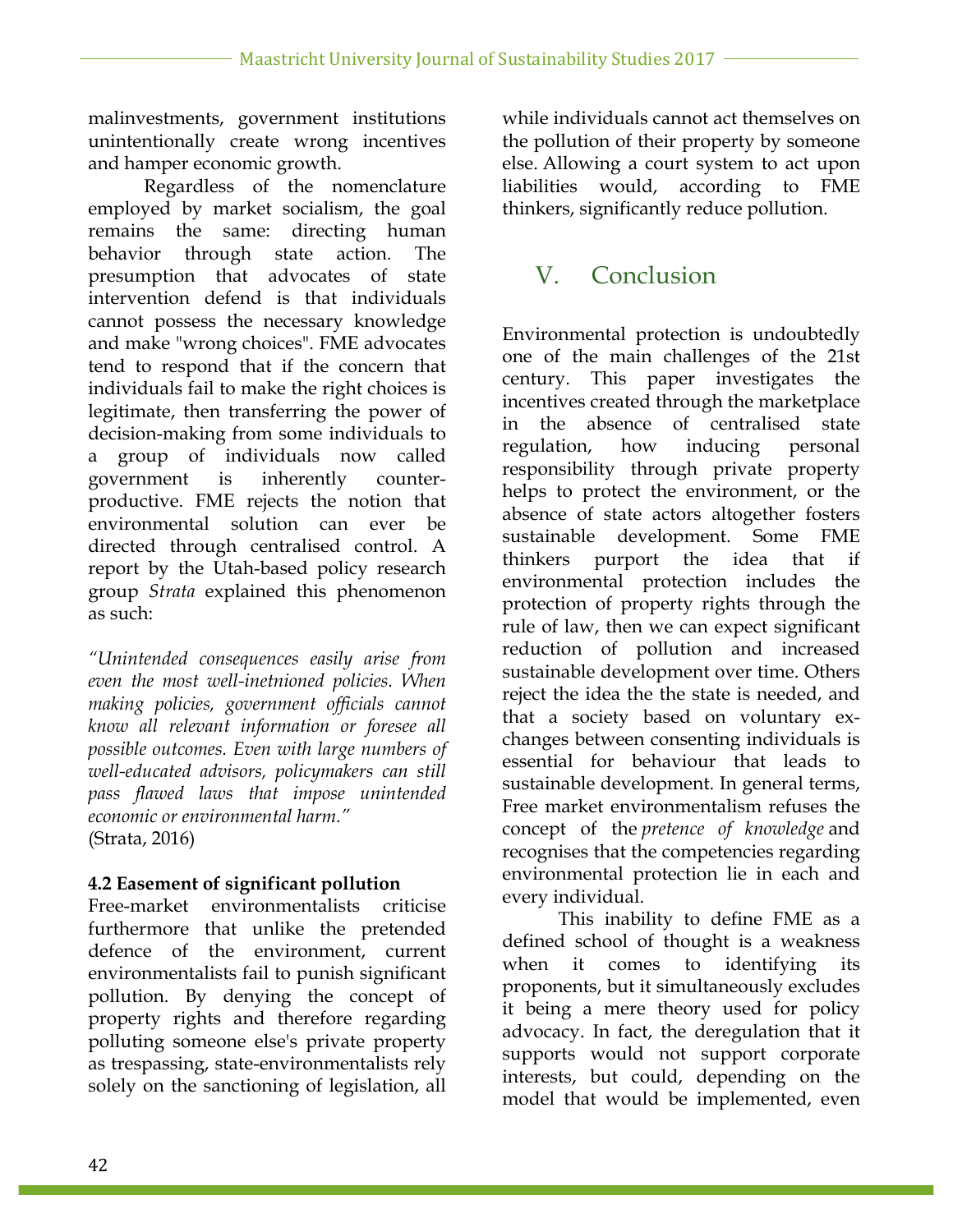be harsher on businesses and individuals attempting to disregard the environmental costs of their actions, by making them bear the full costs they brought on other individuals through hurting them or their private property.

The fact that property rights stand at the core of the FME-argument is not problematic, yet the fact that the thinkers disagree on how to make private property rights respected, be that through state institutions or through the non-aggression principle as a moral value held by indidviduals can be regarded as precarious. The feeling of urgency on the issue

of acting on environmental issues is widespread, yet FME is still differing on the fundamental question regarding property. This can be perceived as discrediting and exclude FME advocates from the discussion on urgent environmental policies.

Nonetheless, despite the views expressed in FME, which are off the mainstream, it provides a necessary incentive for policy makers to take a step back and re-evaluate if current policies are effective not only on their intentions, but also on their results.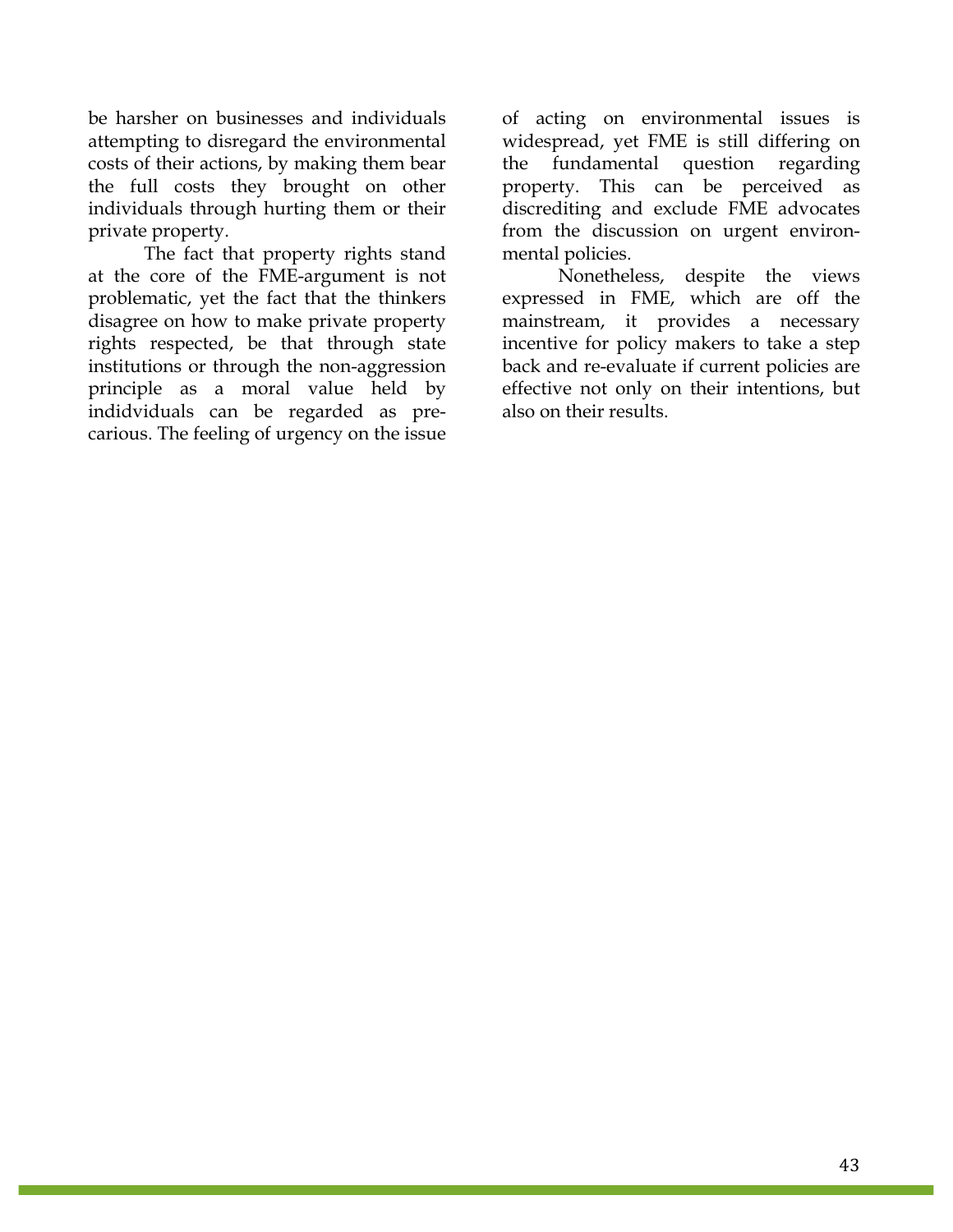## **References**

Biological Conservation. 2007. Economic and conservation significance of the trophy hunting industry in sub-Saharan Africa. [ONLINE] Available at: http://www.africanwildlifeconservationfund.org/ wp-content/uploads/2011/09/ Economic-andconservation-significance.pdf [Accessed 6 October 2016]. Business Dictionary. 2016. businessdictionary.com. [ONLINE] Available at: http://www.businessdictionary.com/definition/tr agedy-of-the-commons.html [Accessed 6 October 2016]. Conservation Magazine. 2015. Spring 2015. David Gordon. 2007. The History of Political Philosophy: From Plato to Rothbard, June 9th, 2007. EPA. 2011. epa.gov. Data & Testing [ONLINE] Available at: https://www3.epa.gov/fueleconomy/data.htm [Accessed 6 October 2016]. Fred L. Smith, Jr., & Kent Jeffreys. 2016. A Free-Market Environmental Vision. cato.org. [ONLINE] Available at: http://www.cato.org/pubs/chapters/marlib23.ht ml [Accessed 6 October 2016]. Global Ecolabelling Network. 2016. globalecolabelling.net. [ONLINE] Available at: http://www.globalecolabelling.net/what-is-ecolabelling/ [Accessed 6 October 2016]. Heritage Foundation. 2016. 2016 Index of Economic Freedom. heritage.org. [ONLINE] Available at: http://www.heritage.org/index/property-rights [Accessed 6 October 2016]. Humane Society. 2016. February 2016. Trophy Hunting by the Numbers. Lis Stedman. 2006. Motivations for metering, Water 21, The Magazine of the International Water Association, April 2006, p. 26-28. Matt Zwolinski. 2013. libertarianism.org. Locke and Nozick on the Justification of Property, February 18th, 2013. [ONLINE] Available at : http://www.libertarianism.org/blog/lockenozick-justification-property [Accessed 6 October 2016]. Murray N. Rothbard. 1973. For A New Liberty : The Libertarian Manifesto. Murray N. Rothbard. 1982. The Ethics of Liberty. National Geographic. 2016. Hard Numbers Reveal Scale of America's Trophy-Hunting Habit.

nationalgeographic.com. [ONLINE] Available at: http://news.nationalgeographic.com/2016/02/16 0206-American-trophy-hunting-wildlifeconservation/ [Accessed 6 October 2016]. OECD. 1999-2000. The OECD Enviroment Program, The Price of Water : Trends in OECD Countries. Organic Trade Association. 2016. ota.com. [ONLINE] Available at: https://www.ota.com/resources/market-analysis [Accessed 6 October 2016]. Oxford Online Dictionary. 2016. oxforddictionaries.com. [ONLINE] Available at: https://en.oxforddictionaries.com/definition/rule \_of\_law [Accessed 6 October 2016]. PERC (Property and Environment Research Center). 2016. perc.org. [ONLINE] Available at : http://www.perc.org/about-perc/free-marketenvironmentalism [Accessed 6 October 2016]. Pew Charitable Trusts. 2011. pewtrusts.org. Driving to 54.5 MPG : The History of Fuel Economy. [ONLINE] Available at: http://www.pewtrusts.org/en/research-andanalysis/fact-sheets/2011/04/20/driving-to-545 mpg-the-history-of-fuel-economy [Accessed 6 October 2016]. P.J. Hill. 2014. independent.org. Are All Commons Tragedies? The Case of Bison in the Nineteenth Century. [ONLINE] Available at : http://www.independent.org/publications/tir/ar ticle.asp?a=984 [Accessed 20 October 2016] PoachingFacts. 2016. poachingfacts.com. [ONLINE] Available at: http://www.poachingfacts.com/poachingstatistics/rhino-poaching-statistics/ [Accessed 6 October 2016]. Richard L. Stroup. 2016. Free-Market Environmentalism. econlib.org. [ONLINE] Available at: http://www.econlib.org/library/Enc/FreeMarket Environmentalism.html [Accessed 6 October 2016]. Ronald Coase Institute. 2016. coase.org. [ONLINE] Available at: https://www.coase.org/coaseretrospective.htm [Accessed 6 October 2016]. Ryan McMaken. 2016. mises.org. Are Libertarians Too Anti-Pollution ? [ONLINE] Available at:

https://mises.org/blog/are-libertarians-too-antipollution. [Accessed 6 October 2016].